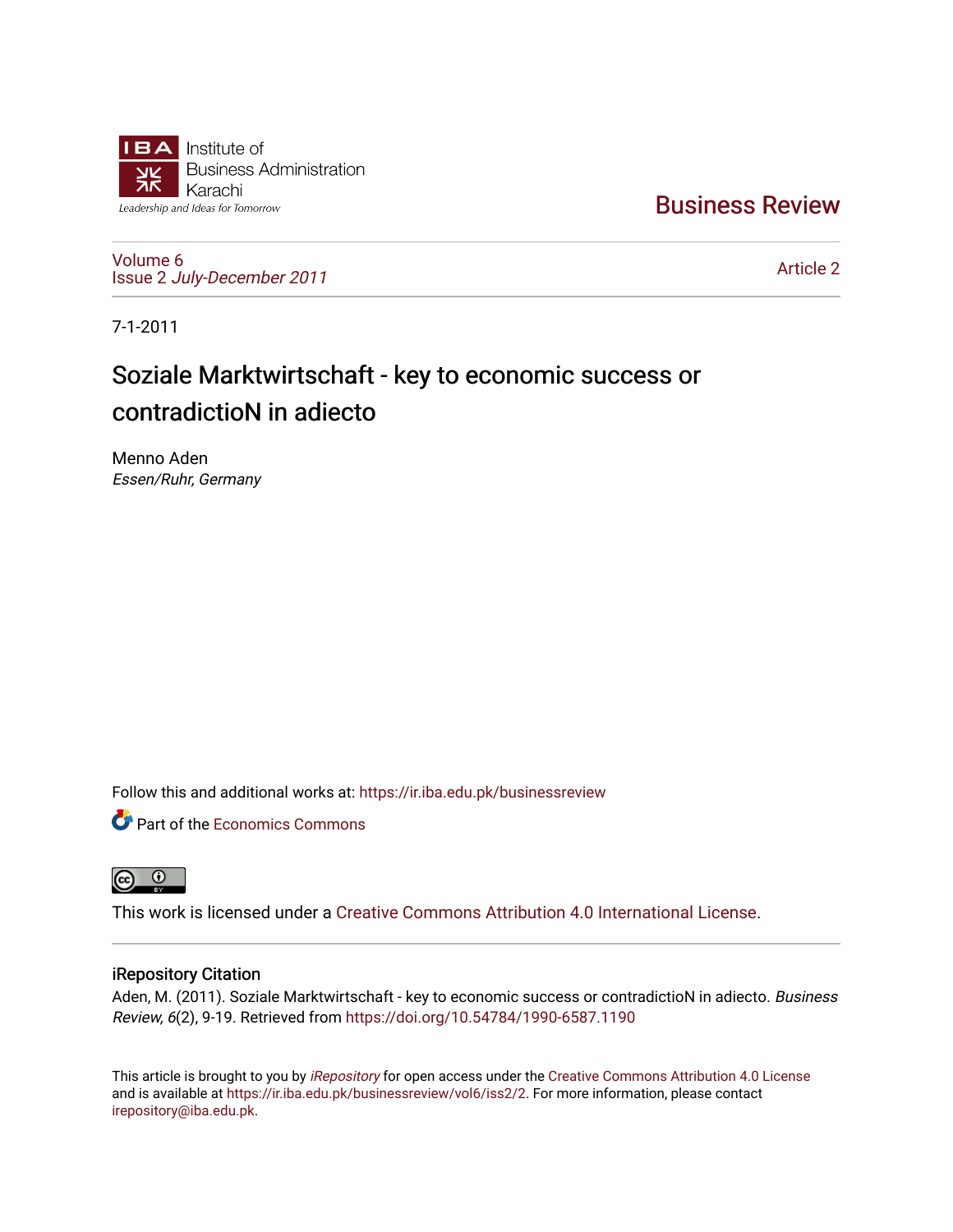# **ARTICLE**

# **Soziale Marktwirtschaft - Key to Economic Success or** *Contradictio In Adiecto*

Menno Aden Essen/Ruhr, Germany

# **Point of Departure**

No words can describe the state of destruction or rather annihilation of Germany as a consequence of allied bombing raids until the very last day of WWII. The present author was a boy of three years when the war ended and he clearly remembers the ruins of the city of Hamburg. The fortune his grandfather had earned and invested in USA was gone, as was the case of all other foreign holdings of German citizens. When your author left school (1962) non-communist West- Germany had been rebuilt by about 90%. West-Germany had become the biggest economy of the world after USA.Huge balance of payment surpluses had put us in the same position China is in today.1990 communist German Democratic Republic (GDR) joined the Federal Republic (Wiedervereinigung/ reunification). GDR was a completely run down territory.Twenty years later its infrastructure is one of the best in the world. Through all these 20 years the Federal Republic of Germany remained what it had been from the first to the present day: the major financial net- contributor to European Economic Community. Germany always paid more into the common pot than France, Italy and England together. Obviously there was and still is quite a difference in the economic development of Germany and other countries.

What is the reason? The answer mostly given is: German concept of Soziale Marktwirtschaft (social market economy, hereinafter SMW). A "system" would never explain everything. SMW therefore does not explain it all. But it is widely believed that SMW was the biggest single factor for the recovery of Germany after WW II and her performance ever since. It may be worthwhile to have a closer look at what SMW is about.

#### **Scope of Economy**

There are as many forms to live your life as there are men. The extreme on one side may be the nomad and on the other side the monk who isspending his life in a monastery following the unchangeable rules of St. Benedict (6th century). Equally, the scope of economic systems reaches from unregulated exchange of rude commodities to strictly regulated systems as we had them under soviet style communism. In the same way as law comes into being, so does economy, and vice versa. Theoretically, it may be possible to dream of an economic order outside of state and law. In practice this has never happened. So far as we know history, economy has always operated within a national and legal order, be this a state capitalism, as we find in old China or under Diokletian in ancient Rome, cooperative structures were found in medieval Europe or early capitalism in Northern Italy from the 13th century onwards. In the same way as nations began to exist and to build their legal order, they also organised their economy. There was no time in recorded history without economic policy (Wirtschaftspolitik). The idea that the state should not intervene at all in economy is as wrong as the opposite, namely, that the state should do it all without paying heed to the freedom of the market and its forces. Abstinence in economic policy is paramount to abstinence of politics at large. World wide consensus today is that the state must further the well being of the nation by overseeing, among other things, development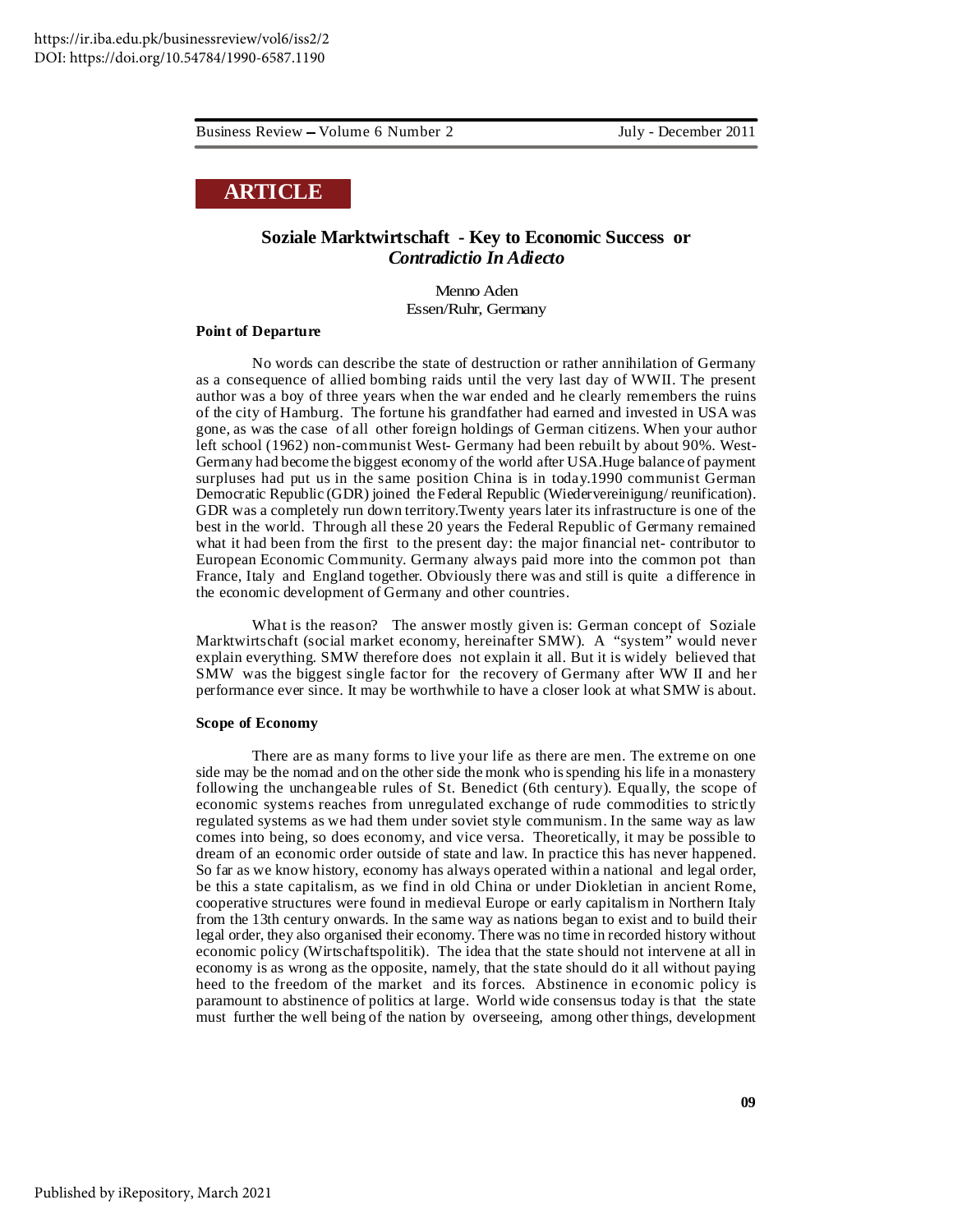as well as the economy.

This poses the question as to what aims and objectives economy has and how to achieve these. The answer given in Germany is SMW. SMW is understood not only as an economic system but as a program or leitbild (model, concept) for the society as a whole, comprising all aspects of life including law and social questions in general, in which economy plays the role of supplying means for what the desired quality of life creates the demand.

# **Invention of SMW**

#### *Laisser faire v***. State intervention**

A. Müller-Armack envisaged the idea of "Soziale Marktwirtschaft" under the impression of the hopeless state of Germany after WW II. There was no realistic chance that Germany would ever recover; and if there was one, this could not be hoped from market forces alone, without laisser faire. Nothing was, on the other hand, to be expected from Soviet style socialism. There was no question that a liberal market system had to be reinstalled after the devastation in Germany, a sense of economic freedom and entrepreneurship had to be rekindled.

After WWI there had been appalling examples of Kriegsgewinnler (profiteers from the war) becoming very rich, while the majority of the population was almost starving. This was not to be repeated. That part of Germany which was under the administration of the western powers (later West- Germany) had to integrate some 11 million Germans who had been thrown out of their homes in Silesia, Pommerania etc. The present author was 10 years old and remembers well: We West -Germans had little, but these people had nothing. Market economy can work only if seller has at least something to sell and the buyer has something to pay. But, given the existing situation this was found that economy should be deliberately guided as a social (in the meaning of caring and responsible) market economy. A label was found which would later be attached to the stunning economic success of Germany (Wirtschaftswunder). What exactly was meant by this, however, was by no means clear, not even to the author himself.

## **SMW as political label**

The label SMW was from the outset of a highly political nature, being at the same time both unclear and inspiring. It was successfully used to win elections for the Christian Democratic Party (CDU) of Adenauer and later of Erhard. The word "sozial" (Engl/French: social), which was unknown to economists and politicians until about 1850, today has become one of the most frequently used and indeed misused words in the world. It has been said, that for its vagueness the word social has no meaning at all. Friedrich Hayek wrote back in 1957 that this adjective takes away the clear sense of everything to which it is attached. Marktwirtschaft (market economy; hereinafter: MW) which understands itself to be social, therefore seems to cease being MW. The term soziale MW has therefore been labelled as a contradicto in adiecto, a contradiction in itself, like cold fire. L. Erhardt, who is generally regarded as the father of SMW, called this a pleonasm, because MW already by itself is "social."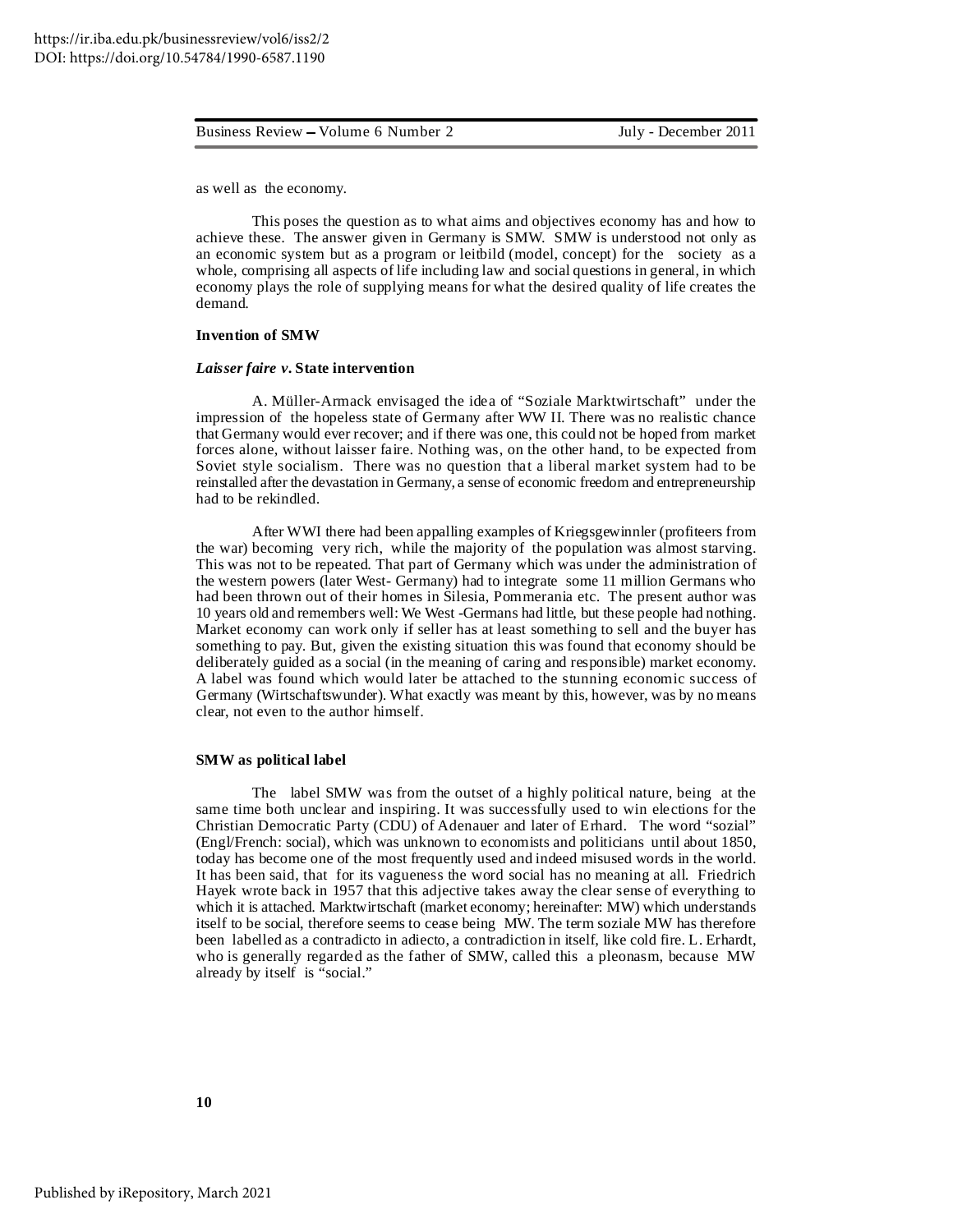# **Historic Background**

It may be helpful to give a short overview on changing concepts of state interference with economy in order to show that SMW stands in a row of similar concepts. Greek and Roman writers left some books on agriculture, but nothing on the economic process as such. Economy just happened. We vaguely feel that up to the time of Diocletian  $(284 - 305)$ there was what could be called a "liberal" system with little direct interference of the state. For reasons not to be discussed here, things deteriorated thereafter. Costs of the military went up, the huge build up of the imperial bureaucracy added "unproductive" persons to the emperor`s payroll. Productivity both in agriculture and industry declined, inflation went up. The state gradually gained control over every level of the economic process. The liberal system transformed into what has been called, state capitalism or, depending on the point of view, state socialism.

In the European Middle Ages there was little theorizing about economics. Some type of mercantilism can be seen in Sicily, the first modern state (Jacob Burckhardt), under the German emperor Friedrich II (13th century). Exports were encouraged, imports discouraged. Economy was monopolized by the state. Commodities were sold at prices fixed by the state. Market forces, supply and demand, were not yet seen as decisive for price building. By and large this was the state of things during the following centuries. Economic thinking was influenced by upcoming ideas of political or philosophical liberalism. French economist Turgot 1759 coined the famous phrase: laissez faire, laissez passer (let them do, let it go), which became the motto against mercantilist control of the state. Economic liberalism followed. Theories began to define economy without reference to the state and devised theoretical models (Max Weber: Idealtyp) with no or little reference to the actual environment in which economy operates. Economic theories lost touch with the real world. The soziale Frage (social issue ) came up. Progress in medicine and health care had reduced infant mortality and increased life expectancy. This led to a virtual explosion of populations in all advanced European countries as of 1800. Masses tried to enter the already crowded labour market. Pauperisation of the working class ensued. Karl Marx` great work Das Kapital does really catch every reader with its heartbreaking examples of the working class in mid 19th century England as opposed to the life style of plant owners.

Apparently the lamentable situation of working classes could not be solved simply by laissez faire. Socialists called not only for state control of the economy but for the expropriation of capitalists. It may be noteworthy that it took only hundred years from the liberalism of Adam Smith (Wealth of Nations 1776) to the opposite side of communism ( Das Kapital 1867; postum completed 1883). Since then attempts have been made under various names to blend economic liberalism with some sort of socialism. Bismarck`s invention of a social security system may be the most prominent example. Controversies between social democrats, radical socialists and communists dominated the political scene after WW I not only in Germany. England saw its first Labour Government, Italy went fascist and France almost succumbed to this ideology. Each of these had its own ideas on how the state should take control of economy to improve the condition of the working classes. The big depression of 1930 brought fascism to Germany. Without even knowing the name of Keynes, Hitler by building autobahns and cars (Volkswagen) put into practice what Keynes was about to publish some years later: causing the state to create demand for jobs by deficit spending. It seemed to work. But what followed was a state capitalism or, depending on the point of view, state socialism, in which the government became the major and by and by almost the sole player.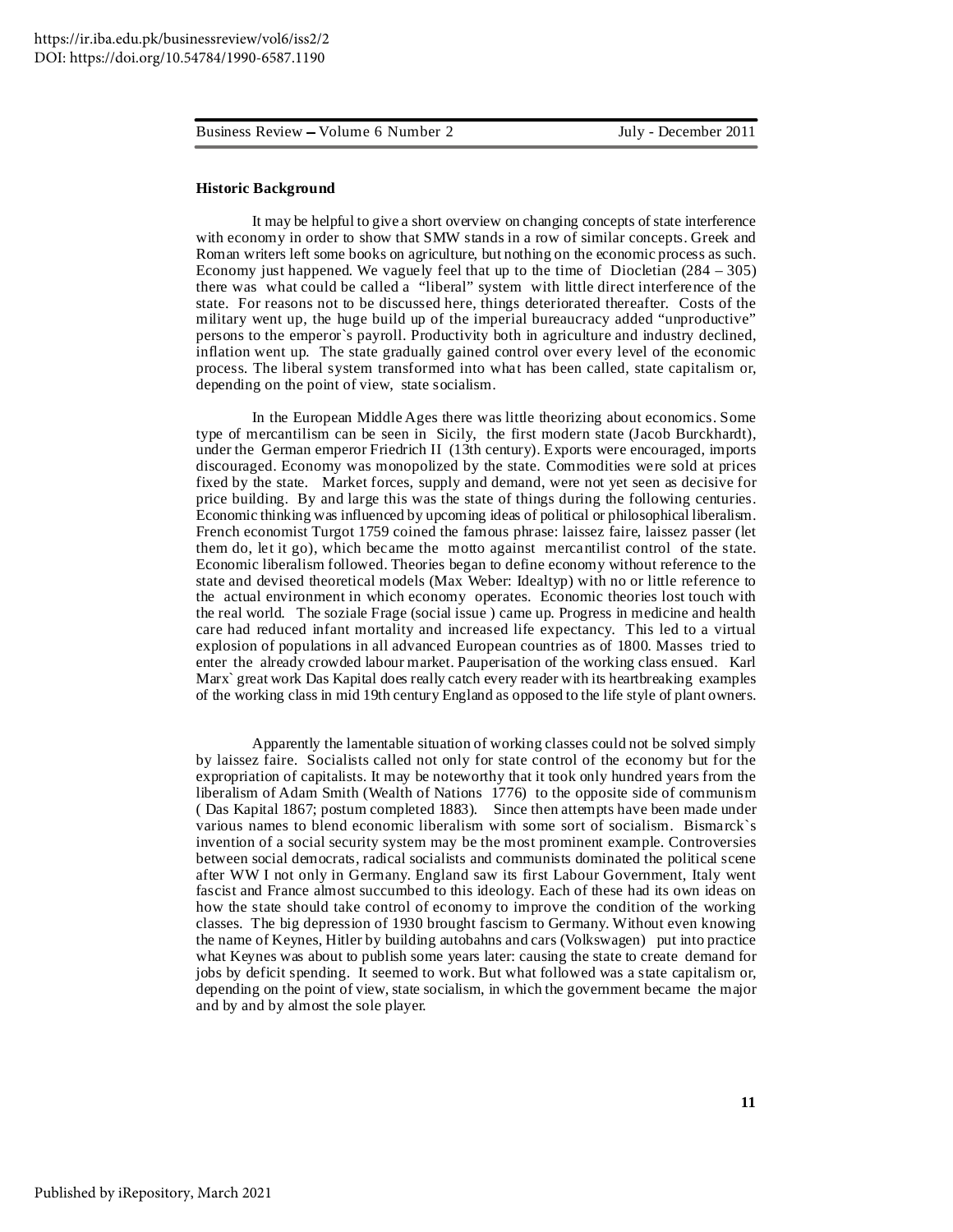## **Three steps to SMW**

Maslow`s Hierarchy of Needs tells us that human needs develop from bottom to top, from basic needs to preserve our physical life, to social needs such as friendship, family, and further to sublime needs such as morality and search for philosophical truth. The same principle seems to apply to the aims and objectives of economic needs and development of human attitudes corresponding to the formation of attitudes and underlying economic motivations.

The first step on this hierarchical ladder of objectives of economy is obviously the supply of food and shelter. These needs are imperative and cannot be delayed. What is needed are instructions on how to grow certain crops, to raise cattle and how to build a house. This is exactly what has come down to us from the Roman writers. Theories on the economic process as such are of no avail at this stage. The same holds true for the mercantilism in the middle ages. It was not based on any economic concept or theory but simple and factual, albeit with some sophistication on the way.

The next step on the ladder comes with new socio-cultural developments and the advancements. The scope of economic activities became wider. Economy which for centuries had been dealing only with a handful of commodities became more complex. Scholars started to ask: where does the wealth come from (French physiocrates, A. Smith, v. Thünen) and, as of 1850 they developed theories about how wealth could be created by good planning and government involvement. Economy was somehow seen as a machine turning out wealth at will of its master, if he only had the right instructions manual. Since then economic theory basically was about writing such a manual. The culmination of this was Keynes. Based on the magic of creating and discreating money through central bank's new methods, invariably with the name of Keynes, are engaged to achieve this. Creating wealth by wealth creating is the word in today's ruling economic theories.

Now the Third and laststep on the imagined ladder. Keynes did not have the magic pill. The creation of artificial money was as recent as the central banks which made their appearances by the end of the 19th century. Creating growth by artificially stimulating demand and thereby artificially stimulating supply can well lead to growth, which is as artificial. The financial crisis of 2008/9 has shown this. The vast majority of Nobel Prizes in Economy has been won by Americans. The ultimate worth of their accomplishments remains however doubtful. It is hard to believe in the rich-making magic of indebting yourself, e.g. to communist China!

Shortage of resources, spoilage of the environment, destruction of the social texture etc lead to again wider views. What is economy fundamentally, really about? Is there something beyond feeding and housing and enjoying luxury? Taking resources from somewhere to serve ever increasing needs and exotic wishes elsewhere – can this go in forever? Does it bring life, liberty and happiness? The pursuit of these, or in modern words, quality of life, is the objective of economy under the concept of soziale Marktwirtschaft. Two World Wars have brought the peoples of the world together. From the outbreak of WWI I in 1914 we all share at least one historical date. Rich countries cannot turn away from the unfortunate and the wretched of the earth submerged in their calamities. Economy today, for good or bad, is World Economy. It is part of the concept of SMW. An economy which cannot properly feed and house its citizens is neither social nor anything else. A world in which the majority is not properly fed or housed is, to say the least, imperfect and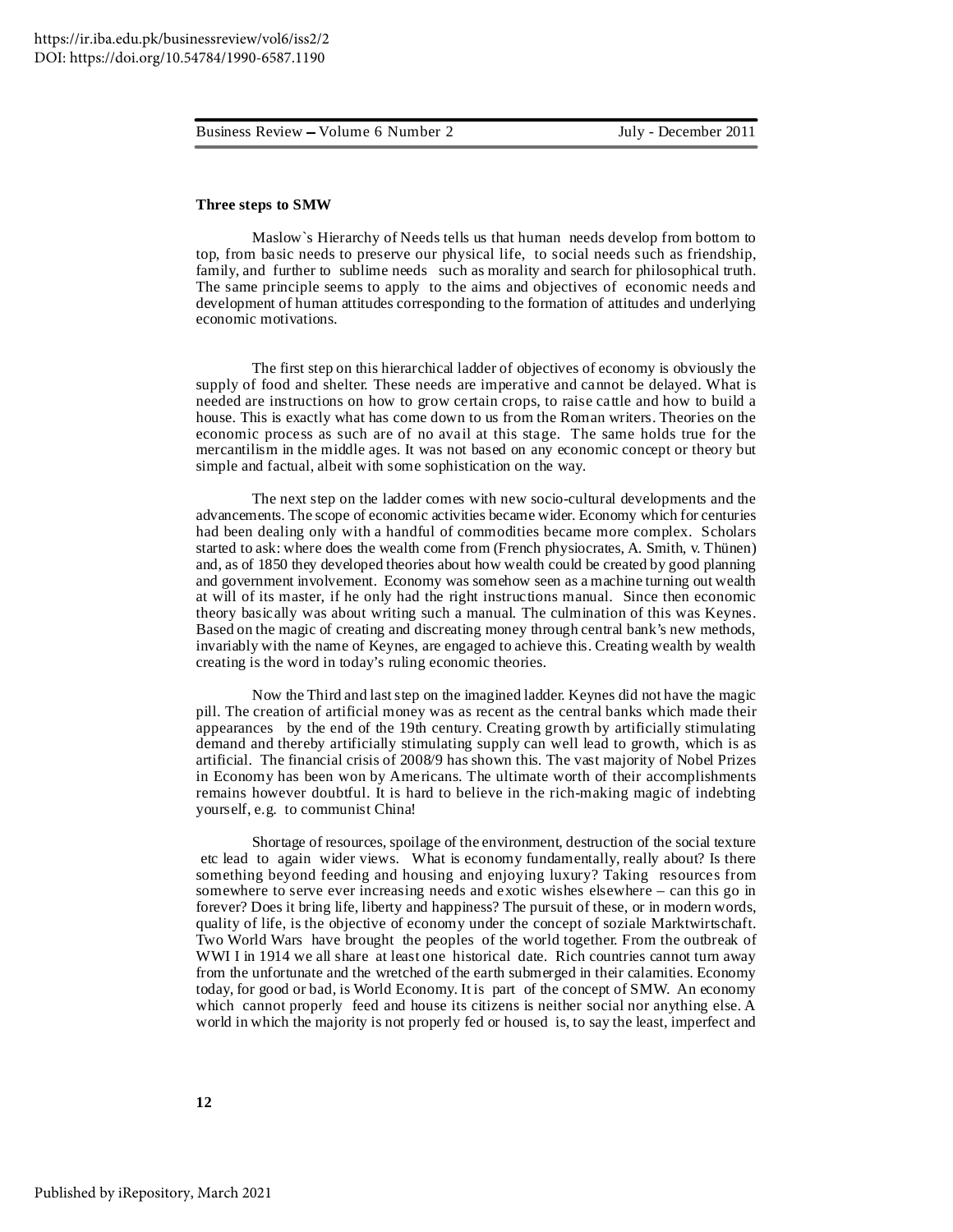flawed. SMW wants to change this world by vision Adam Smith prescribed for his time: Enrich yourself and an invisible hand will give your neighbour his share.

# *Stabilitätsgesetz* **and the Magic Square**

Parliament cannot decree price stability, growth etc. What, however, cannot be legislated is to make it mandatory for government and bureaucracy at all levels to have certain objectives constantly before them. German Law to promote stability and growth of the economy ( Stabilitätsgesetz) of 8th June 1967 specifies as national objective economic equilibrium (Art. 109 para 2 GG, German Constitution). This law embodies the so called Magic Square of aims to be achieved in SMW( see below). The term magic implies that not all goals can be achieved simultaneously. The real message of this law is therefore the following: Price stability, growth etc are no absolute economic aims, but are only considered to be supportive of the ultimate objective of economy: Harmony without stagnation! This ultimate objective in fact coincides with the well understood national objective of any state. The four objectives of Magic Square are important in all countries, they are by no means special to Germany. But based on its history in the 20th century Germany feels that it has more than other countries experienced their impact not only on economy but on the whole society. These four objectives are the following:

## **Price stability**

Twice in a generation Germany suffered the effects of inflation. After WW I the big inflation of 1923 wiped out all money holdings thus causing social havoc of unheard dimensions. After WW II again German money claims were devalued by 10 to Ever since Germans are particularly sensitive about tampering with the currency and inflating money.

# **High level of employment**

Mass unemployment in the 1930's met with a German population already impoverished by inflation of 1923. Some 6 million unemployed have been the major argument for Hitler and his party in 1933. No wonder that Germany remains very sensitive about this issue of employment.

## **Balance of payment equilibrium**

Export is the core and bone of German economy. It has, except for coal, which is losing importance, almost no natural resources, and must import ( e.g. energy and raw material) in order to export refined machinery etc. When the Stability Law was passed, the Bretton Woods system of fixed exchange rates was still in force. Germany, more than other countries, was dependent on an equilibrium of im – and exports, as too high a surpluses would kindle inflation ( imported inflation). Floating exchange rates have diminished this danger, but high surpluses can, irrespective of official position, be politically incorrect and may cause the frowning of mighty USA.

# **Adequate growth**

Economic success is almost synonymous with economic growth. But it may be allowed to give a universal meaning to Gossen`s law of diminishing marginal utility. The costs of whatever growth are increasing in disproportion to the incremental utility of such growth. Damages to environment and societies can already be seen and felt world wide.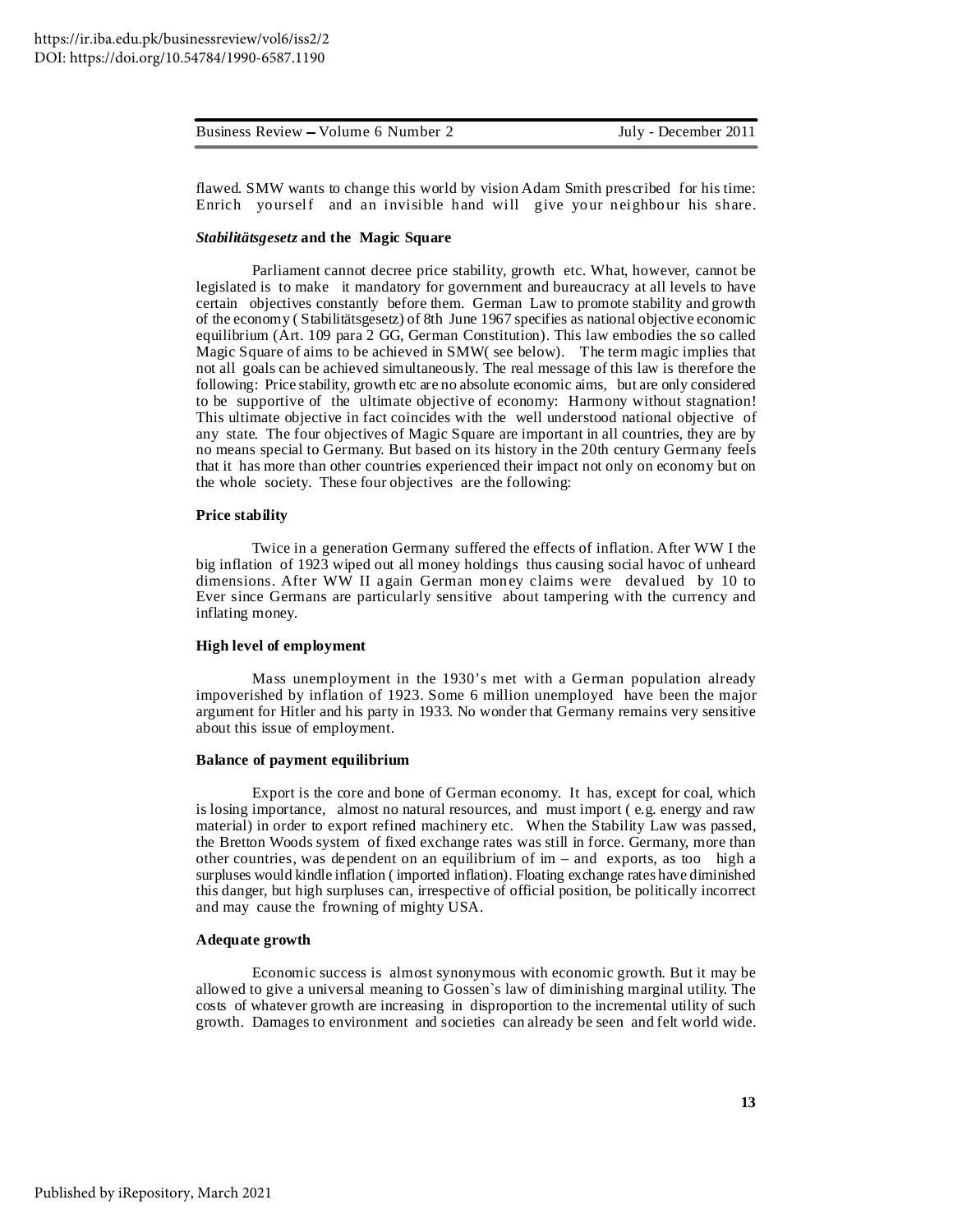On the other hand it is also true: Stillstand ist Rückschritt – standstill means going back! Stabilitätsgesetz is therefore not against growth, but advocates "adequate" growth in conformity with environmental and other issues. In this context the green mass movement must be mentioned, which has spread out to the world. Probably this also originated in Germany and goes back to romantic and environmental movements at the turn of the 19th to 20th century.

#### **The term** *sozial* **in SMW**

# **Meaning of Equality**

If were to compare men with animals, the greatest differences between men disappear. There are none between e.g. a composer of sublime music like Mozart and a heinous criminal. Both, when compared even to an almost human orang-utan, are human beings and the orang-utan is not. On this basis the principle of equal right is very simple – all men are indeed equal, so why not should they not have equal rights! It is sometimes, that socialists when discussing "social" issues are stuck with this orang–utan- comparison. But the law of jungle is not the yardstick we need to resort to; it is the environment in which human beings live, i.e human society is the context which defines human situation. And then it is quite evident that all people are not equal.

There is an undisputable difference not only between Mozart and the criminal, but also between a Nobel prize winner and dumb pub patron, between a bus driver and a doctor, a blind man and a man with sound eyes etc. Fundamental differences begin to showforth. If the coveted profession is the job of a conductor in an opera house, we would prefer Mozart ( or his contemporary colleague) without even looking at his competitor, who is an amateur musician, even if he desperately needs a job and Mozart is rich enough to live an affluent life. If, however, the coveted commodity is a piece of bread we would probably not make a difference based on education but on who is more in need of food. Obviously there are innumerable criteria in favour of or against treating two or more person equally. Sozial/social in SMW therefore cannot mean equality in a formal, technical sense.

# *Sozial* **= Equal chances**

Objective differences : Laws and constitutions cannot make men equal. But they can try to level out inequalities by giving everybody an equal chance to live his life. After WW II chances for an average German for a good standard of living were not good. In comparison to the 11 million refugees from former East Germany, who had lost everything, the prospects of West Germans, however, were somewhat brighter. The German authorities could have left it that way. The war and its consequences could not be undone. Everybody has to live his destiny! If there is anything in the post-war Germany to be proud of, it is the way, how inequalities caused by the war were dealt with. Equal chances for those, who apparently had none, were created by taking from those who had some chances left. SMW in Germany started with a series of laws in which "sozial" was understood in a very typical sense: Not taking from rich and giving to the poor, but creating equal chances for everyone, The Lastenausgleichgesetze ( laws on the distribution of losses suffered from the war) basically took privileges from West Germans and gave them to the refugees, but in a quite sophisticated way. Example may be the Hypothekensicherngsgesetz of 2. 9. 1948 ( Restatement of mortgages Act), which is an almost genial law. This ( and ensuing laws) put a new type of first ranking mortgages on immovable property in favour of defined banks as mortgagees, who then lent or guaranteed loans to refugees – provided that these were not consumed but invested in capital goods, mainly construction of new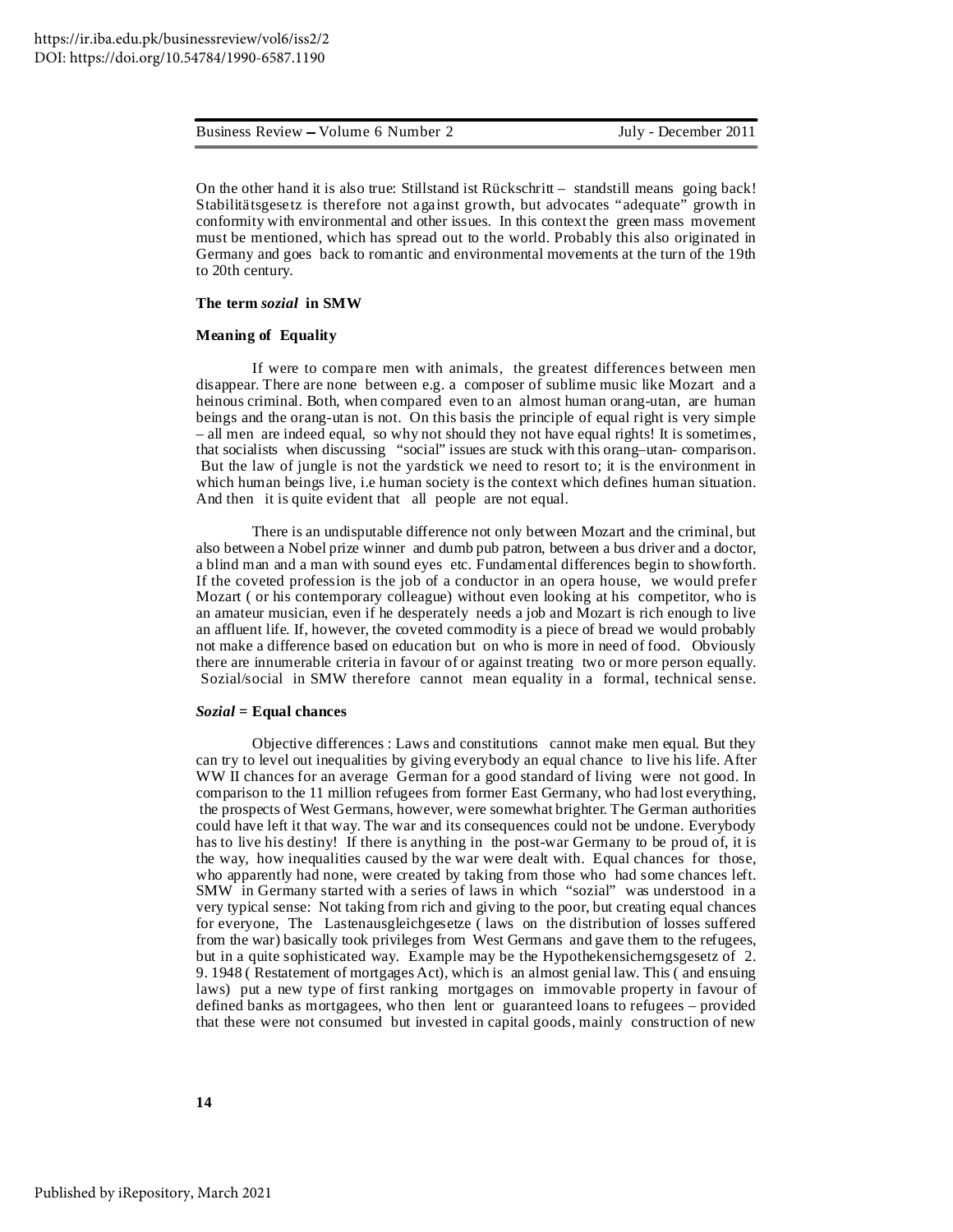houses.

# **Subjective differences**

The same understanding of sozial as Chancengleichheit ( equal chances) occurs with individual, maybe inborn differences between men.

In the Mozart- amateur example, it is not the aim of SMW to confer the conductorship on the amateur. The public is not well served with a conductor who enjoys his salary but does not live up to his job. The law cannot make Mozart nor can it make him conductor, but it can try to give equal chances to everybody- to develop their individual potential. This is done through the German educational system, which is open to all and has been designed to level out social differences risen from rich/poor heritage. Germany is well known for its long standing educational system. Vocational education is compulsory; incentives are provided for continuous training and further studies etc. Universities provide to all with no or little costs. In the 1970's Fachhochschulen ( Universities of Applied Sciences) have been established in dozens of cities. These are a type of tertiary education institution, sometimes specialized in certain typical areas (e.g. technology or business). Fachhochschulen were invented in Germany and later adopted by other countries. Fachhochschulen do not award doctoral degrees they are designed with a focus on teaching professional skills. The same concept is followed in other areas, e.g. medical care and other basic needs.

# **Freedom**

# **Caring and** *Bevormundung*

Sozial is often understood as caring for the poor and disabled. This sounds good policy. But it is not always as good as it sounds. Even more than equality it is a human right, to be and to remain free. This means that men should not be hindered by the state but rather encouraged to develop their own personality and potential and to live according to their own designs. Caring is often another word for Bevormundung (= selfimposed guardianship over lesser breeds, to cite R. Kipling). Slavery in USA in the early 1800 was less and less justified by economic reasons, but by the "poor negroes being unable to care for themselves". Latter day colonialism in India and Indonesia was justified by moral vocation of the British and Dutch to teach the coloured people "half – devil and half child" (as R. Kipling was wont to say) .

This type of caring is a disincentive to find your own way , a denial of freedom in the fist place. In an economic sense it is even counterproductive. Literally - it diminishes productivity.

# *Subsidiarität* **- subsidiarity**

It is an ontological fact that every holder of power or influence (state, authority, individual) wants to have more of this. If sozial is understood as preserving n equal chances to find his own way , sozial also implicates the meaning: protecting your individual potential and freedom against Bevormundung. One countermeasure against Bevormundung is the principle of Subsidiarität ( subsidiarity). Although not expressly in the German constitution, Subsidiaritätsgrundsatz is an unwritten and in many cases also written principle of German law. Against the resistance of her partners Germany brought this principle into the European law ( Art. 5 Contract on the EU). But there it is slumbering like Dornröschen of the Grimm brothers, a sleeping beauty to be raised to full life and love something, she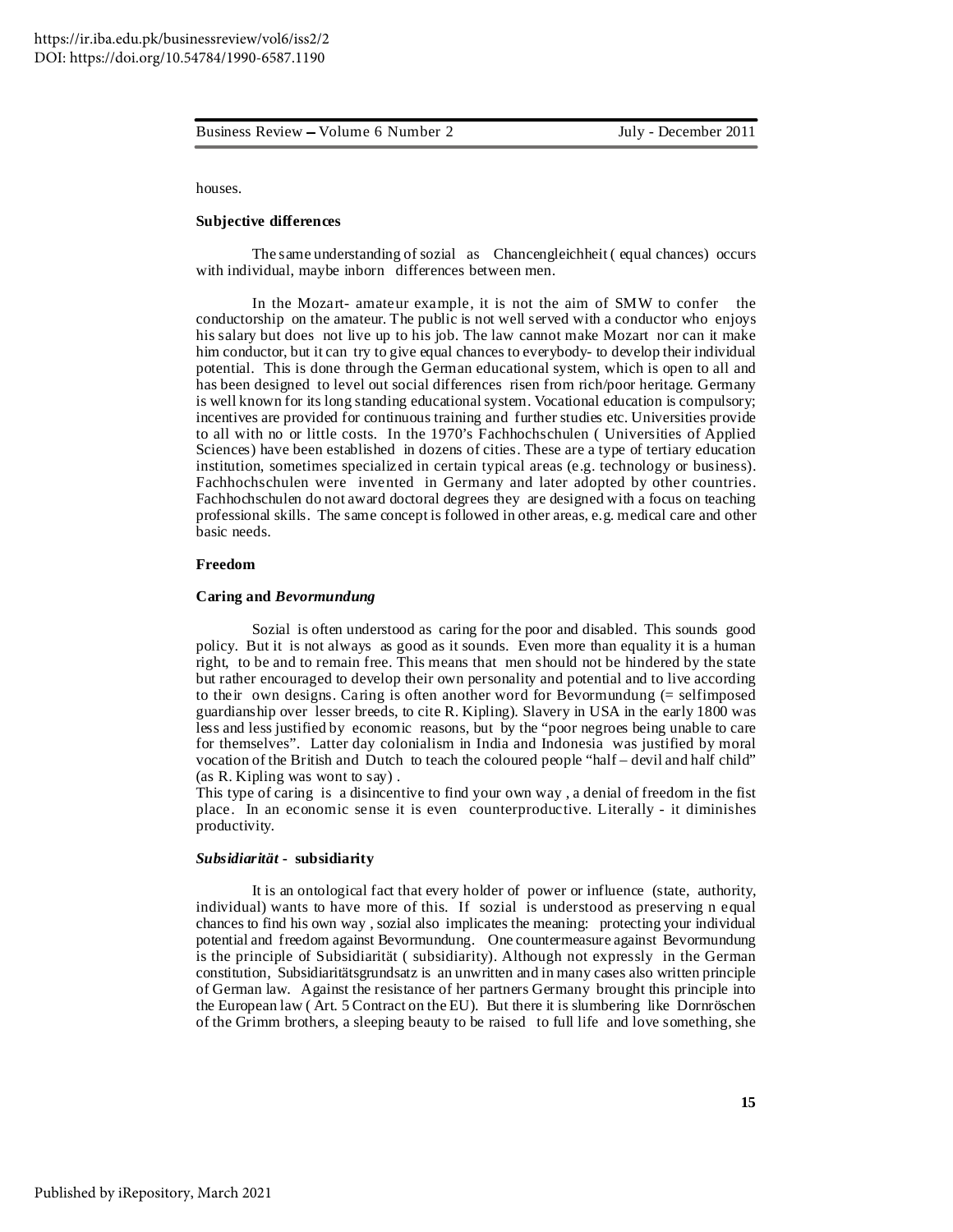| Business Review – Volume 6 Number 2 | July - December 2011 |
|-------------------------------------|----------------------|
|                                     |                      |

really deserves. The meaning of the unwieldy word Subsidiaritätsgrundsatz -principle of subsidiarity is twofold.

Within his sphere of competence a person/authority enjoys freedom and autonomy vis-a-vis its superiors.

The higher ranking person/ authority is ( by law!) not permitted to interfere with the sphere of competence of the lower ranks, as long they stay within the limitations of heir competence and the law

This Subsidiaritätsgrundsatz –principle of subsidiarity may be explained by a true anecdote. Present writer discussed with a French military officer how it had been possible, that so few German troops could so forcefully resist so many allied forces. The reason, I said, can be made clear by an imagined situation:

French/English/American captain to lieutenant,Hill Nr. 123 must be captured. You take 250 men, 300 machine guns in case some fail, 5 heavy, 2 light cannons. Here is the map: 120 men go up right, 100 go up left; 30 you post there. Beware of this, beware of that etc. Oui, oui mon capitain! German captain to lieutenant: Capture Hill Nr 123. When you have it or run into difficulties you report to me. Jawohl, Herr Hauptmann! The former French captain agreed, as do allied military writers. What is nowadays taught in Business schools as management by objectives is in fact a very old practice in the German/ Prussian army. Today it might go as one explanation for the success of German companies. Still, this principle of echeloned hierarchical Selbstverantwortung ( personal responsibility for the outcome of one `s actions) is not easily understood in other countries, let alone copied. Example: If the CEO of an American, English, French etc concern gives the order: No more Business Class flights - it is done, although the affected companies are legally independent. It is difficult for an American, English, French etc to understand, that this is not so in Germany. The German CEO could give an order, how to fly, but he would be very reluctant to do so. Do I know, he would ask himself, how the customers of my subsidiary in e.g. Thailand, Ruanda etc would look at this? Let the director of the local company decide and then justify the extra expense.

# **Socialists and their concept of** *sozial***/ social**

# **Meanings of social**

The word social is derived from Latin socius = person having the same interest; partner, friend, comrade, assistant. For this common origin there seems to be no or little difference in the meaning of "social" in European languages. Basically there are three different meanings of this word in all languages:

# **Socialist**

In economy the term sozial /social ( Sozialismus/socialism) is understood as describing a system or activity which is fully or somehow under the control of the state and its bureaucracy. This usually goes with redistribution of commodities and resources by state interference and corresponding suppression of private enterprise and freedom. Depending on how much we cherish freedom we scale down "social" from beneficial to detrimental.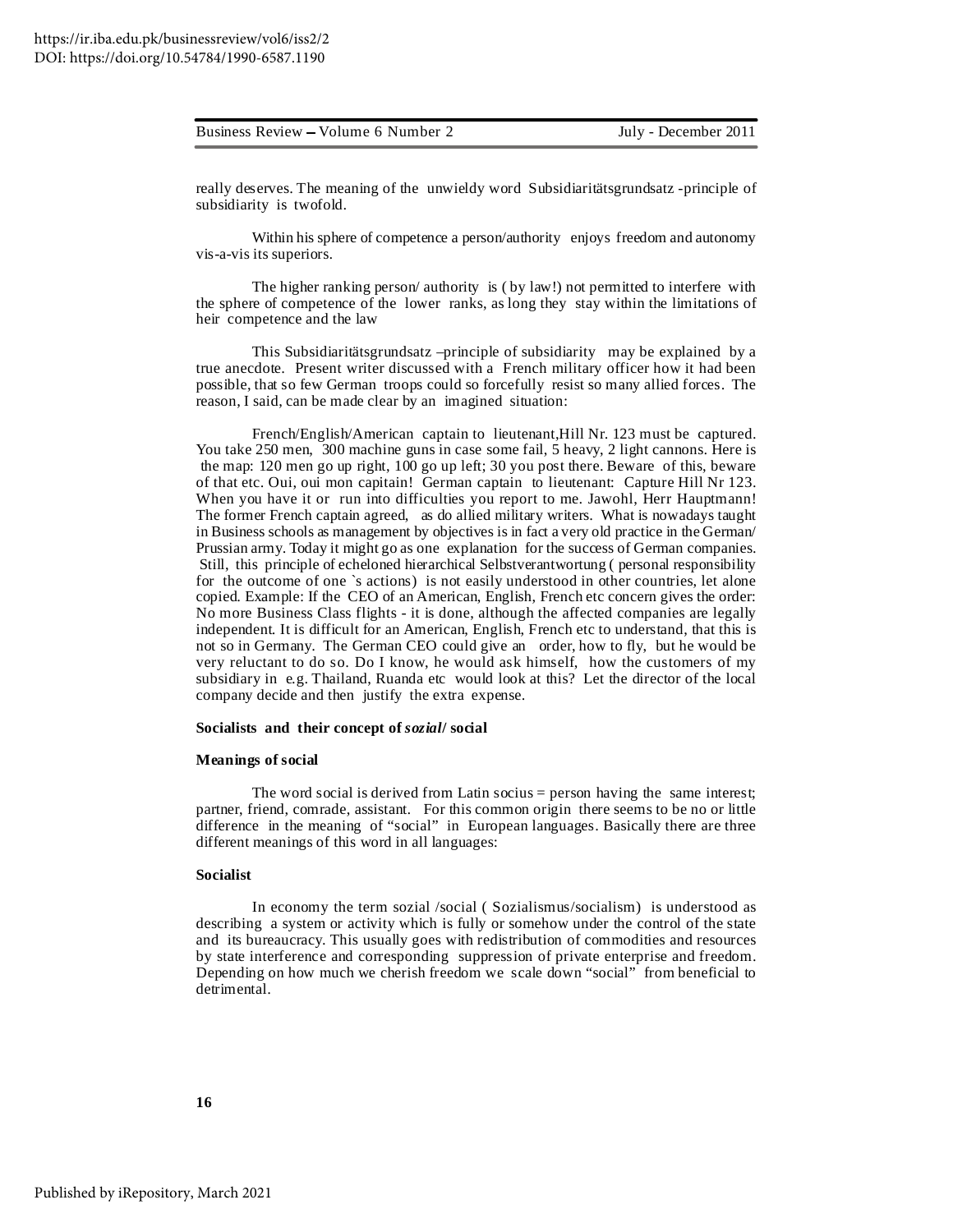# **Quasi - Religious**

Second meaning attached to this word is caring, having regard for others, being socially responsible. The combination of sozial and MW changes the meaning of MW itself as well as it changes the meaning of sozial. The primary objective of economy to earn my bread, is complemented by the responsibility for my fellow men. SMW is combining two apparently contradictory positions which in fact, complementary, namely profit seeking and giving assistance to the needy. St. Paul says in Ephesian 4, 28: Work with your hands, so that you may give to the poor.

#### **Socio - Political**

As a political term social describes aspects which arise when people live together in the same state, community, factory etc. In this sense sozial/social is neutral and would stand for "justice, equitable, equal treatment" etc. From this arise social services, which are not contrivances of leftists but useful things like garbage collection.

#### **Mixture of meanings**

Politicians and law makers usually don`t pay much attention to semantic problems. Much of the confusion and even political bitterness which goes with the word family of "social" is a consequence of the different meanings,being mixed or even messed up. Leftists emphasize meaning a. when speaking with religious people, who understand meaning b, and politicians, thinking of meaning c, babelisation is the normal consequence, without people even noticing, that they don`t understand each other. All use the same good word "social", but mean different things.

Those who understand "social" as meaning a, which would be the majority , would fiercely proclaim, and they already do: Germany is not social any more! Pensions should be higher, the rich are not taxed as they should, bankers draw huge bonuses while the unemployed receive only a pittance etc. etc.

Politicians would always insist on Germany still cherishing the concept of SMW. But they have long lost the real meaning of sozial, as set out here. Whenever they dream up a new goody for the electorate ( which in many cases is a "bady" for the so called rich) they are wont to spice they verbious pronouncements with the ornament of *"sozial" ,* meaning thereby something along meaning b.

The present writer disagrees with both: Germany has become a welfare state. This may be good or (as he feels) bad. In any case sozial today this is not what sozial meant, when Germany rose from ashes. Far from this! Social goodies of all kinds, socialist ideas ( e.g. Mitbestimmung – company codetermination etc) have brought today`s Germany far off the right path. Germany does not any more follow the concept of  $SMW -$  as described here. At the latest when Germany reunited with former communist East Germany, the Federal Republic has embarked on the shiny fields of socialism. Many seem to like this. The present writer does not. He feels himself being in line with Ludwig Erhardt, who as early as 1974 al ready said, Germany is "socially overloaded".

#### **Conclusion**

*Soziale Marktwirtschaft* (SMW) has been described as market economy with